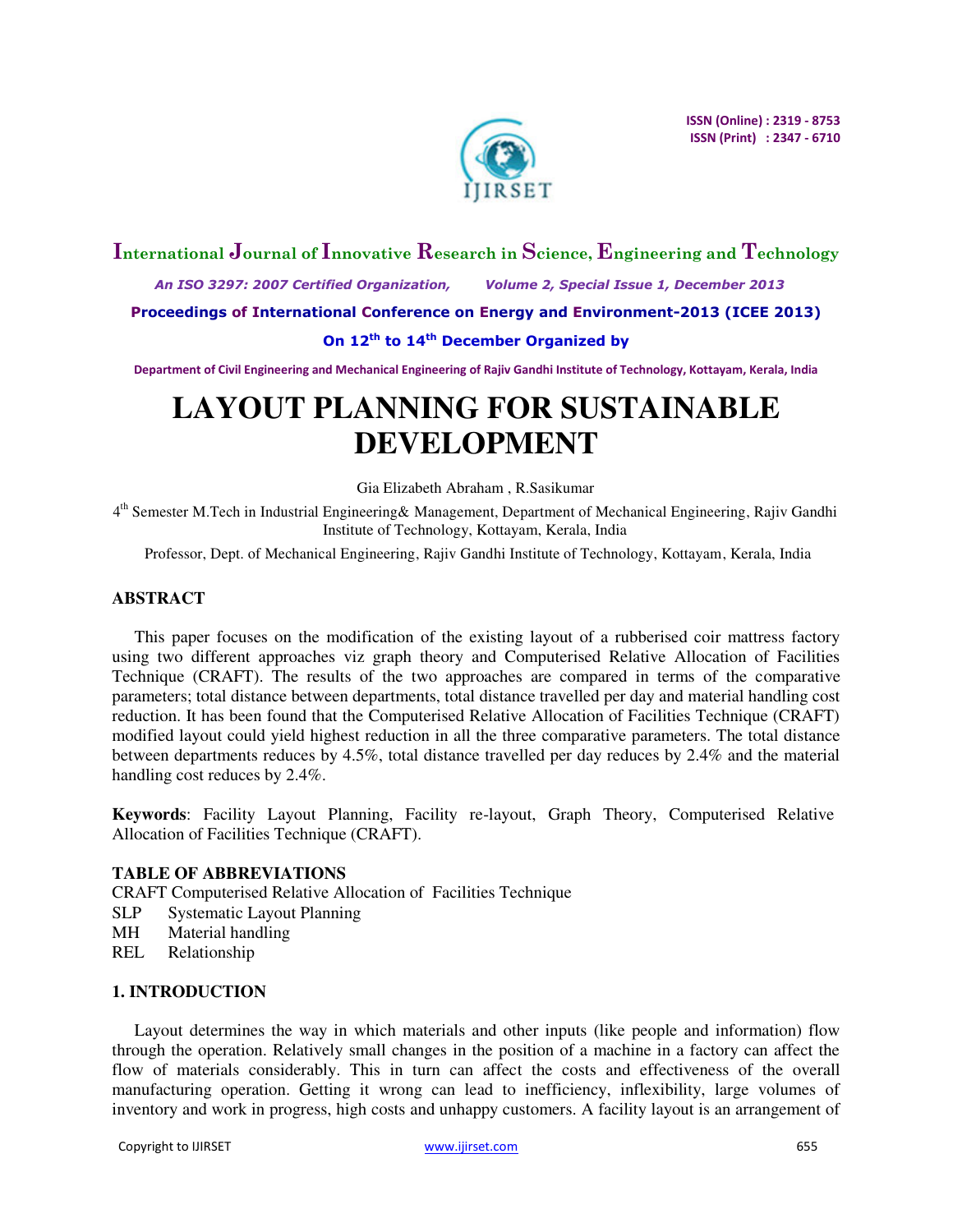everything needed for production of goods or delivery of services. It may be a machine tool, a work centre, a manufacturing cell, a machine shop, a department, a warehouse, etc. [12]. The layout design generally depends on the products variety and the production volumes.

Layout planning is determining the best physical arrangement of resources within a facility. Layout decisions entail determining the placement of departments, work groups within the departments, workstations, machines, and stock-holding points within a production facility [12]. Facility resource arrangement can significantly affect productivity. Plant layout planning includes decisions regarding the physical allocation of the economic activity centres in a facility, where an economic activity centre is any entity occupying space. To carry out an appropriate plant layout, it's important to take into account the business strategic and tactical objectives.

Most layouts are designed properly for the initial conditions of the business, although as long as the company grows and has to be adapted to internal and external changes, a re-layout is necessary. The reasons for a re-layout are based on 3 types of changes namely, changes in production volumes, processes and technology and product [12]. The frequency of the re-layout will depend on the requirements of the process

In this paper an attempt is made to modify the existing layout of a rubberised coir mattress industry inorder to solve the existing problems related to the material movement in the company. It has been found that congestion of materials, unscientific stacking of materials, improper material handling and need for more storage area are affecting the entire production process. The paper discusses the two different approaches that have been used to find a solution which can reduce the material handling cost, total distance travelled per day to the maximum possible extent and also to provide a smooth material movement.

## **2.LITERATURE REVIEW**

The Facility Layout Problem (FLP) is defined as the physical arrangement of the specified departments or machines in a pre-defined area. CRAFT method could be used in case of multi floor facility problems [2]. CRAFT combined with Group Technology (GT) layout with Rank Order Clustering could be used to re design the layout. The performance evaluation of the current and the re designed layout has been done by using ARENA [1]. A comparative analysis of various approaches to find the best layout for a furniture production firm and has found that BLOCPLAN using automated search has given the best result [11]. An illustrative case study on the modification of a plant layout model using CRAFT method has been done and the visualization of the effects of changes introduced has been provided using the ARENA software [9]. A study on the cellular layout, cellular manufacturing system has been done and a case study has also been done to illustrate the benefits of cellular layouts [4]. The travel chart technique could be used to minimize wastes of time, manpower and money and to generate higher profits for the same work from the same resources [6]. Systematic Layout Planning (SLP) procedure has been used to modify the layout of a compressor manufacturing firm to improve the productivity of the firm [7]. An extension of the CRAFT algorithm that aimed to solve complex layout problems has been developed and the results were compared with that obtained from literature [3].

The modification of the existing layout of a production unit to incorporate industrial automation equipment has been done by using systematic layout planning method [5]. For the improvement in process layout, Graph theory can be used with the framework of systematic layout planning methodology .The cost analysis shows a saving of about 62.4% per year in material handling cost by this method [10]. A study on the CRAFT, Quadratic Assignment Problem (QAP), and Systematic Layout Planning (SLP) has been done which provides guidance for efficient facility layout planning [8]. The Systematic Layout Planning (SLP) and the CRAFT method have been chosen from the literature. The methods have been chosen due to its present day relevance and the similarity in the problems addressed in the literature and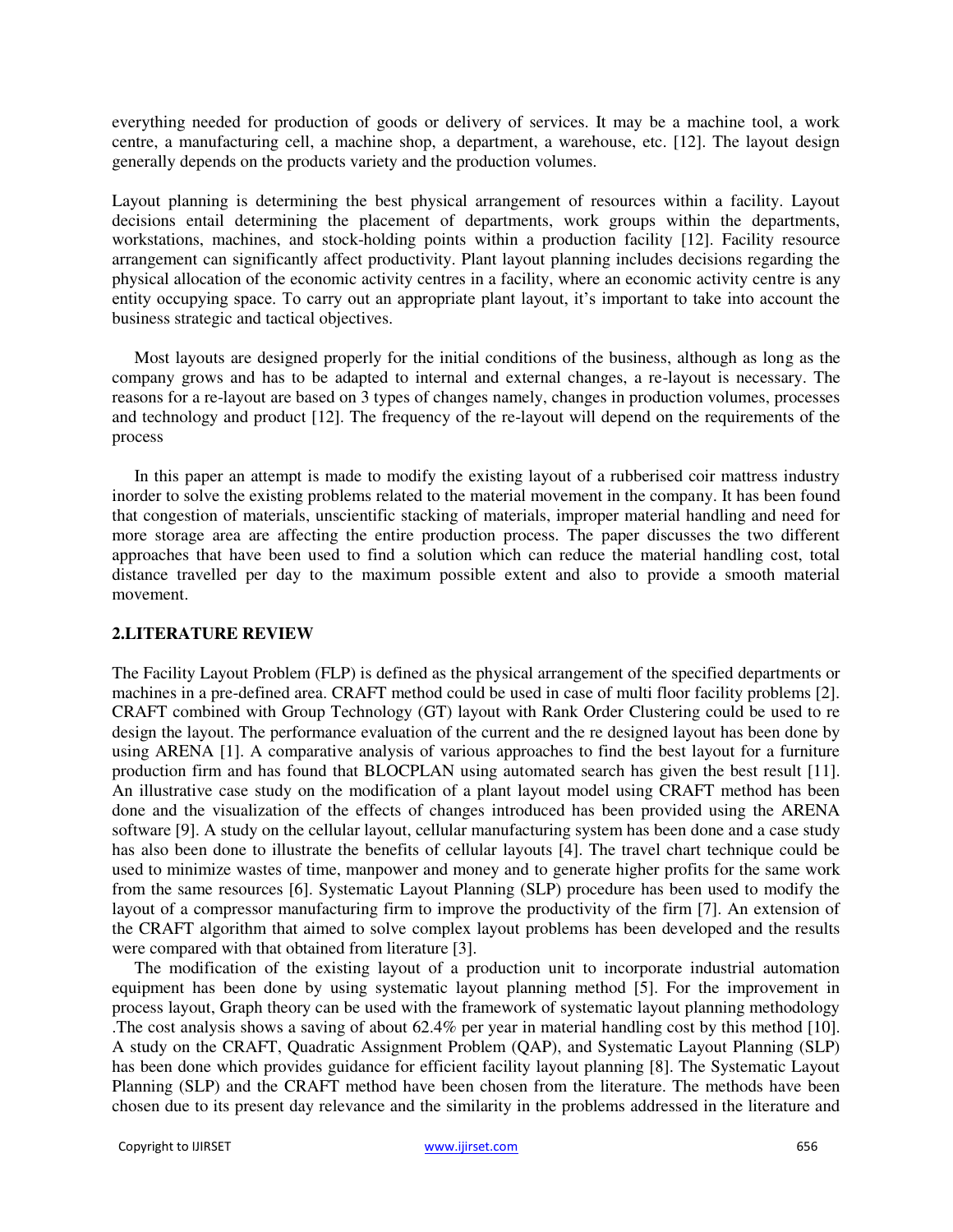case study.

#### **3. PROBLEM IDENTIFICATION AND RELEVANCE OF THE STUDY**

The company under study is concentrating on the rubberised coir mattress production with an annual installed capacity of 6000 tonnes, around 4.8 lakh units (an ISO 9001:2008 certified company having strict quality standards and also exports products to many countries). The company has to store sufficient amount of raw materials, work in process and finished products. The company has been facing problems that hinder the smooth material flow and it has also been observed that there is a lack of scientific layout planning.

The study is intended to analyse the exiting situation of the factory, to identify the major problems existing in the factory and finally to develop an alternative that could solve the identified problems. The existing layout of the factory has been drawn using AUTOCAD based on the primary data collected from the factory and is given in the Figure 1.



FIGURE 1. EXISTING LAYOUT OF THE FACTORY

The building has a dimension of 105m x 80 m and the various departments are located within the building. The building is divided into two sections namely production plant and the furnishing department. The bare mattress produced in the plant is carried over to the furnishing area for the upholstery works and is finally dispatched out. The study has been conducted on the basis of the assumption that there is a constant demand for the products and the production is carried out to meet the daily target of 800 finished mattresses.

The material handling audit check sheet, interviews with concerned staff and secondary data from the production unit have been used to identify the major issues. It includes the congestion due to low space availability near machines such as Hydraulic press, Vulcaniser, Band saw, 1st Inspection table, chances for easy spreading of fire, unscientific stacking, difficulty to move the bare mattress from production to furnishing on First In First Out (FIFO) basis, need for more warehousing space for furnished mattress and inappropriateness of closeness between departments. Even though there is sufficient space in the building to incorporate all the departments, the improper positioning the departments with respect to the production flow makes the flow of materials complicated.

### **4. DATA COLLECTION AND SELECTION OF TOOLS**

The existing situation has been modeled based on the primary data collected regarding the dimensions of the building, area of each department, distance between departments, number of trips between departments, etc. The company records also have been considered to get vital information regarding production details, production & sales performance, raw material details, price details etc. which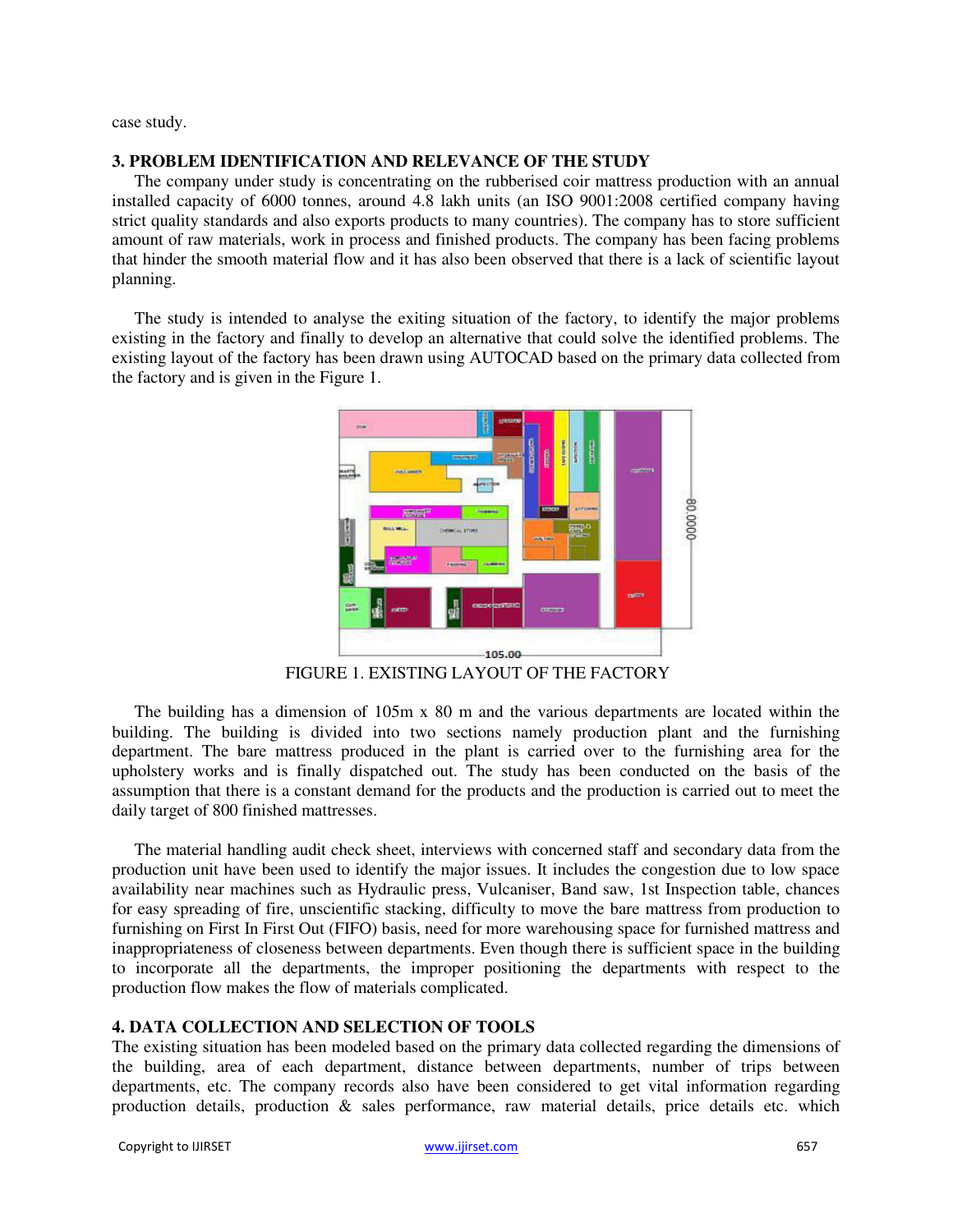constitutes the secondary data group. The various tools used for layout modification have been identified based on the literature review, from which the Graph theory and CRAFT are found to be the most appropriate and relevant in the particular case.

There are different parameters available to measure the effectiveness of the results obtained. Distances, flows between departments, production time, labour cost, productivity, line balancing efficiency are few among them. The selection of the comparative parameters depends on the uniqueness of the problems that exists in the company. The total distance between departments, total distance travelled per day and the material handling (MH) cost have been selected in this case.

The total distance between departments is taken as the sum of distance between departments. Similarly the total distance travelled per day is the product of distance between 2 departments and the flow between them. The flow may be defined as the number of trips per day. The material handling cost data is not directly available from the company. So the MH cost has been found by taking certain assumptions based on the benchmark data available. The assumption taken is that material handling cost is about 20-30 % of manufacturing cost. In this particular case the average value is taken, i.e. 25% of the manufacturing cost. In this we are using the notations like Total Material Handling Cost (TMHC), Unit Material Handling Cost (UMHC), Material Handling Cost (MHC), Total distance travelled by material (Dt), distance (dij), flow (fij) and unit MH cost (cij) between departments i, j respectively.

| TMHC = $\sum \sum$ cij X dij X fij | (1) |
|------------------------------------|-----|
| мнс                                |     |
| $UMHC = \_$<br>Dt                  | (2) |

The unit material handling cost for the present system is found to be, cij= RS.3.37/m.

#### **5. METHODOLOGY**

The modification of the existing layout has been attempted by using two different approaches viz qualitative method (Graph Theory) and quantitative method (CRAFT). The three comparative parameters have been selected for comparing the alternatives obtained in each case. The graph theory considers qualitative parameters to define the relationship between activities whereas CRAFT uses quantitative data relating to material flow and distance between departments.

## **6. LAYOUT MODIFICATION USING GRAPH THEORY**

Graph theory is SLP based approach. Graph theory approach considers only direct adjacency requirements.

Graph theoretic approaches also handle the unequal area block plan. It's a 2 stage process involving generation of graph followed by development of actual layout. The procedure can be summarized as follows:-

- 1: Construction of Activity Relationship Chart from Precedence diagram
- 2: Construction of Activity Relationship diagram from Activity Relationship Chart
- 3: Development of Block Layout from Activity Relationship diagram
- 4: Development of Modified Plant Layout from Block Layout

The step wise procedure is given in detail below. Step 1: Select a department pair with largest weight

Step 1: Select a department pair with largest weight

Step 2: Select a third department based on the sum of the weights with the two departments selected.

Step 3: Select next unselected department to enter by evaluating the sum of weights and place the department on the face of the graph. Here, a face of a graph is a bounded region of a graph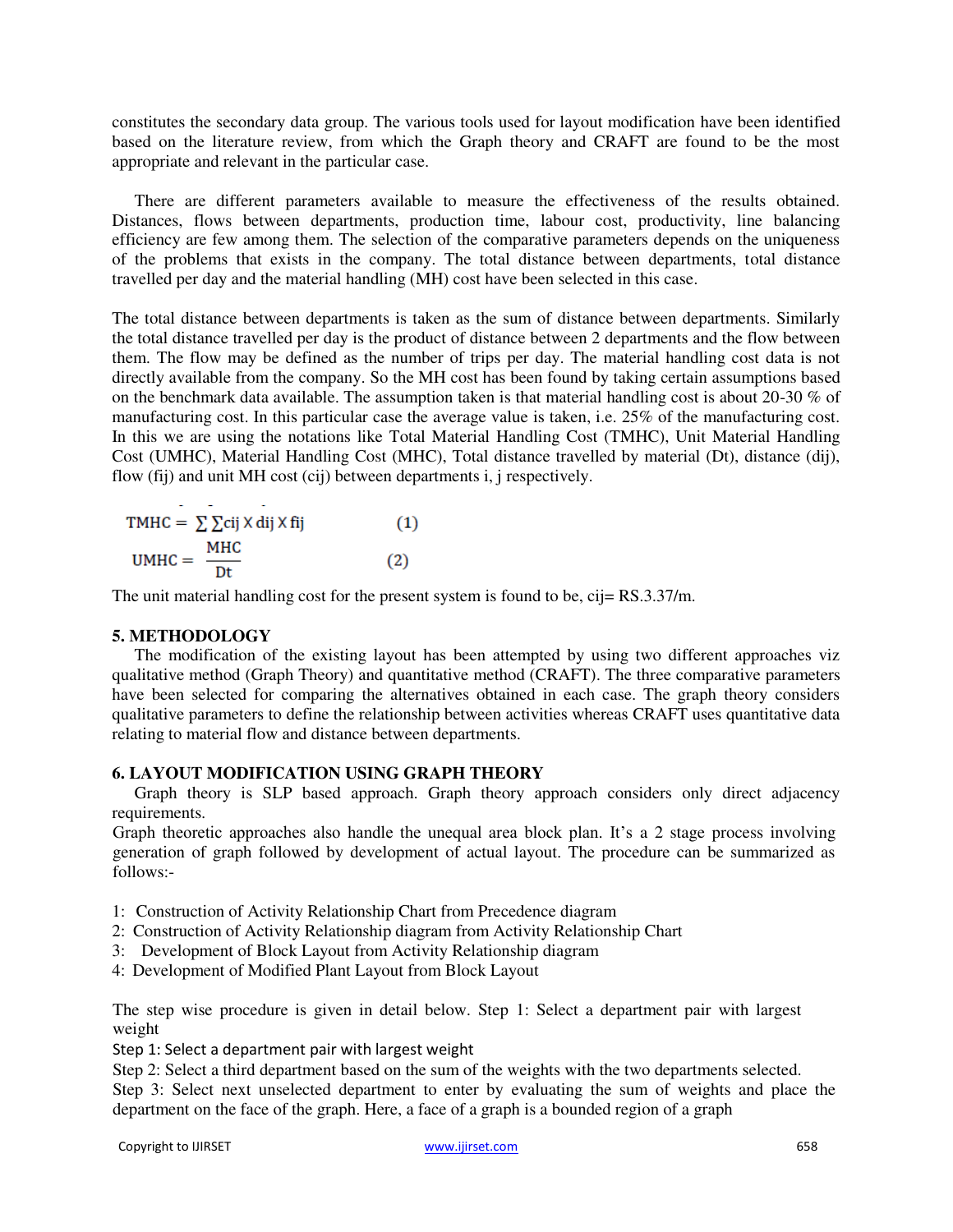Step 4: Continue the Step 3 until all departments are selected

Step 5: Construct a block layout from the planar graph.

There are certain limitations for using the graph theory. The adjacency score does not account for distance, nor does it account for distance other than adjacent department, even though size is considered in this method, the specific dimension  $\&$  the length between adjacent departments are not considered, the final layout is very sensitive to the assignment of weights in the relationship chart are few among them.

According to Muther's approach, the desirability of locating a given department next to any other department is rated by one of the following terms: A-Absolutely necessary, E- especially important, Iimportant, O- ordinary closeness okay, U- unimportant, X- undesirable. The material flow and the activity relationships are integrated to obtain the activity relationship (REL) chart and is used as the primary input. The closeness ratings used are assigned values on the 5 point Likert scale. The ratings are also given numerical weights corresponding to the scale and is calculated by using the equation, numerical weight =  $2<sup>n</sup>$ , where n indicates the code. The closeness ratings that are used are given in the table 1[12]. There are certain underlying reasons for assigning the closeness rating and they should also be considered along with the ratings. The relevant reasons have been shortlisted from the literature;

the appropriate ones have been selected and is given in the table  $2[12]$ . They are given values, known as code, based on their importance and are also considered for developing the REL chart given in the table 3.

| Closeness rating | Numerical Weights | Code |
|------------------|-------------------|------|
|                  |                   |      |
| А                | 16                |      |
|                  |                   |      |
| E                | 8                 |      |
|                  |                   |      |
|                  |                   | κ    |
|                  |                   |      |
|                  | $\mathfrak{D}$    | 2    |
|                  |                   |      |
| IΙ               |                   |      |
|                  |                   |      |

#### TABLE 1 CLOSENESS RATING

The REL chart is used to develop the relationship diagram given in figure 3 and the final block layout in figure 4 in the subsequent stages to develop the final alternative layout. The numbers used indicate the departments defined in the REL chart.

| TABLE 2 REASONS FOR CLOSENESS RATING |
|--------------------------------------|
|--------------------------------------|

| Code | Reason                       |
|------|------------------------------|
|      | <b>Indirect Relationship</b> |
|      | <b>Better finish</b>         |
| 2    | Convenience                  |
| 3    | <b>Contact Necessary</b>     |
|      | Flow of Material             |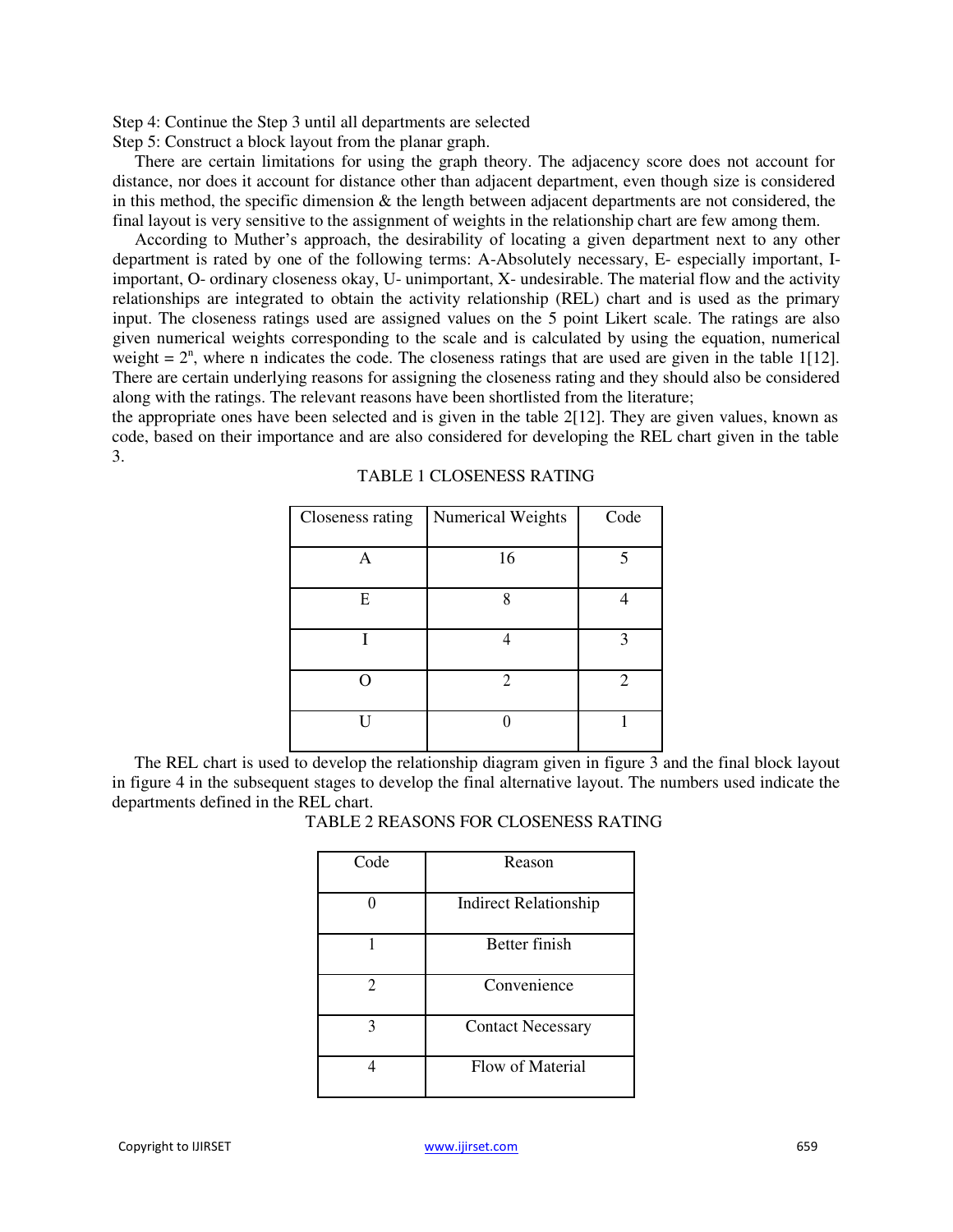

FIGURE 2. REL CHART- CLOSENESS RATING



FIGURE 3. RELATIONSHIP DIAGRAM



FIGURE 4. BLOCK LAYOUT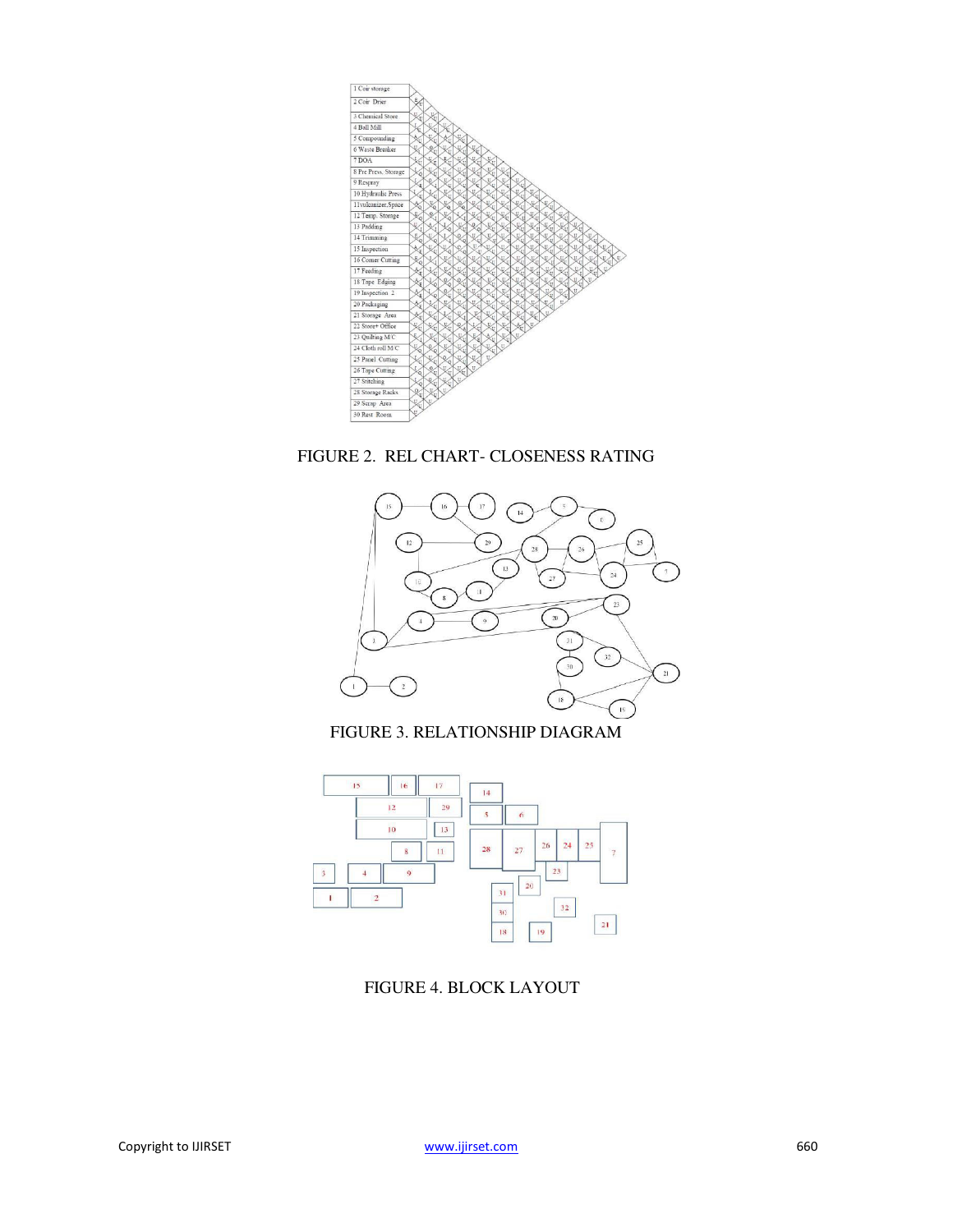

FIGURE 5. BEST ALTERNATIVE USING GRAPH THEORY

The block layout so developed yielded different alternative layouts after integrating the practical limitations existing within the company. The alternatives that have been obtained are evaluated on the basis of the first two selected comparative parameters and the best one is chosen in such a way that it gives the least possible value for the parameter under consideration. The best alternative after evaluation is given in the Figure 5.

The total distance travelled between departments of the existing layout is 730.46m and that of the total distance travelled per day is 95878m. In the case of the best alternative, the total distance travelled between departments is 705m and the total distance travelled per day is 94985.7m. The layout has been chosen as the best alternative since it has lower value than the existing system and is having the lowest value among the available alternatives. It is evident that there is 3.5% provides a user friendly working environment. The add- in button gives an option to design as well as redesign plant layouts. In this each department is divided into different grids which are equal in size. In this case 5m x 5m grid has been chosen for convenience. First of all the basic details regarding size of the company, the number of departments, area requirements, grid size, and flow matrix are given to it whenever corresponding dialog box appears. In this case it is assumed that the material reduction in total distance between departments and 0.1% handling cost is uniform throughout the production reduction in total distance travelled per day for the process. In this case the cost has been taken as 1, since it modified layout has been assumed to be uniform.

## **7.LAYOUT MODIFICATION USING CRAFT**

CRAFT is a heuristic algorithm that takes load matrix of interdepartmental flow and transaction costs with a representation of a block layout as inputs. The block layout could either be an existing layout or, for a new facility, any arbitrary initial layout. CRAFT algorithm is the most widely known algorithm which is developed for situations in which materials handling costs is a major consideration.

The CRAFT algorithm computes the departmental locations and returns an estimation of the total interaction costs for the initial layout. The governing algorithm is designed to compute the impact on a cost measure for two-way or three-way swapping in the location of the facilities. For each swap, the various interaction costs are computed afresh and the load matrix and the change in cost (increase or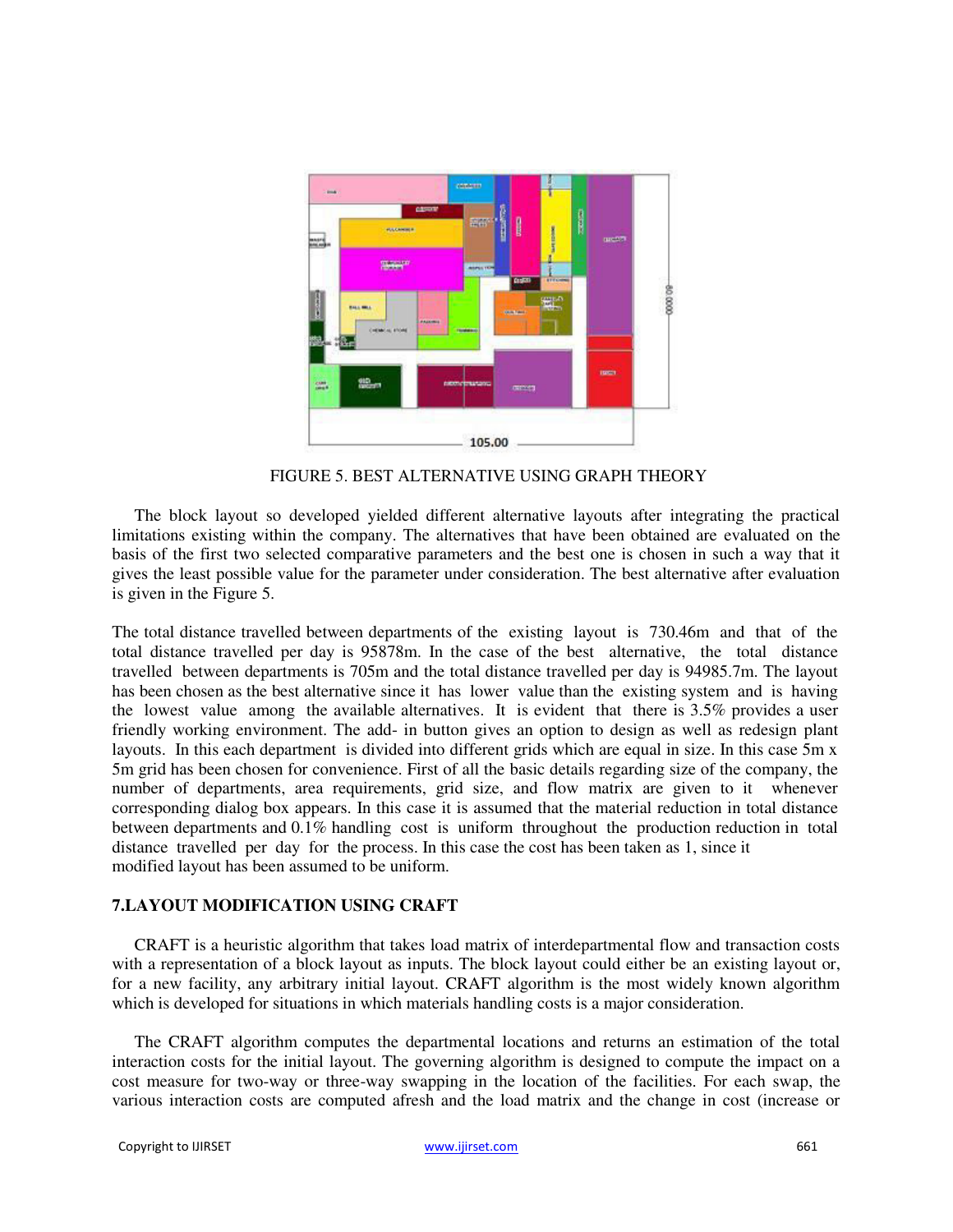decrease) is stored. The algorithm proceeds this way through all possible combinations of swaps accommodated. The basic procedure is repeated a number of times resulting in a more efficient block layout every time till such no further cost reduction is possible. The final block layout is reported as output layout.

The algorithm can be summarized as follows:

Step 1. For any layout describe it in blocks. Then determine centroids of each department. From that calculate the cost = distance (from distance matrix) x unit cost. The distance can be Euclidian or Rectilinear.

Step 2. To make improvements, make pair wise or three way exchanges which have equal area only and are adjacent (generally).

Step 3. If better solution exists; Choose the best, or else go to step 1and continue the steps or otherwise stop.

The modification of the existing layout using CRAFT is done by using an add-in for Microsoft Excel developed by Jensen & Co. It provides a comfortable platform to work since it is easy to work and it also In the next stage facility is defined. Here traditional CRAFT is used. The existing layout is drawn in the next stage. All the departments that have been specified in the first stage are automatically displayed with suitable colour codes and numbers in a column in this stage. Drag and paste the colour codes in their positions in the company outline that is automatically generated by receiving inputs in the first stage. The existing layout model is created by using this method. The department centroids are automatically updated in the respective columns whenever the layout is completed.

In the next stage there is an option available to evaluate the existing layout. Whenever the pop-up button named evaluate is selected the value of the current layout i.e. the total cost incurred per day for the facility is displayed and it is generated by summing up the value of distance and unit cost for all departments with material flow. The evaluation is done and it shows the value of current layout in terms of total cost incurred per day. Another pop-up button named solve is available which provides option for solving the present layout. On clicking the button, the program automatically checks for solutions by suitable number of iterations. All these iterations are displayed until the best possible solution is obtained. The iteration stops whenever the best result is obtained. There is also an option known as switch which provides manual switching of departments. It can also be selected to cross check if the obtained results are the best available ones. In the final stage, the modified layout has been displayed with the department centroids and its draft.

In this case the plant has been divided into 3 separate sections, since it is impossible to carry out the CRAFT iterations together by incorporating all the parallel activities occurring in the company into a proper sequence. The plant is divided into production, furnishing and the raw material preparation sections. This obtained initial layout is the same as the existing layout described in Figure 1.

Each section is subjected to individual iterations for improvement and the iteration details are given in the table 3. It has been found that the furnishing section hasn't shown any improvements in the CRAFT method.

The initial and final layout of the furnishing section remains the same even after the modification. But the raw material preparation and the production section has showed notable variations from the existing layout. The details of iterations performed are given in table 3 and the term switch in the table has been used to indicate the exchange between departments. The corresponding exchanged departments are shown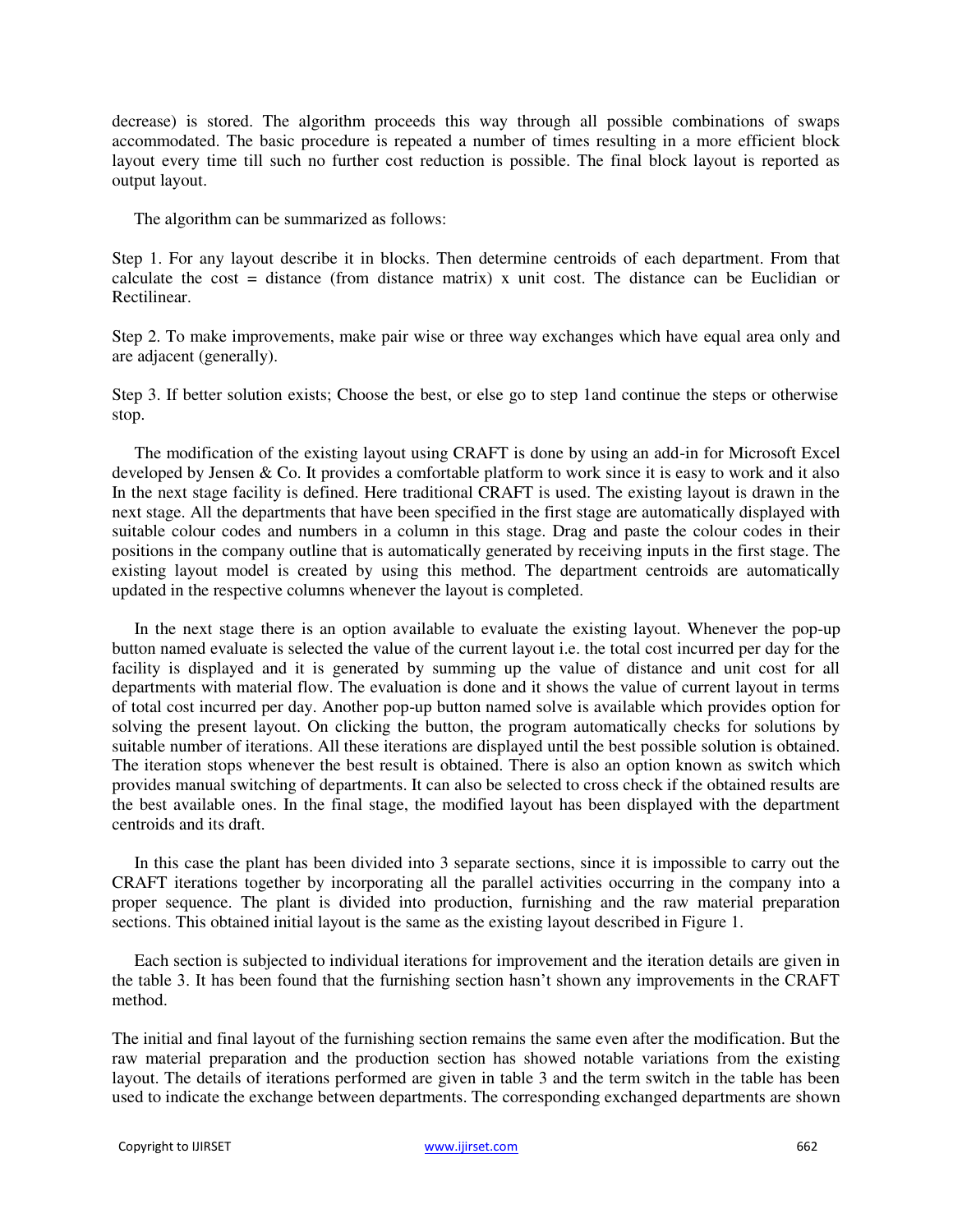in the column titled action and the resultant variation in the cost is given in the final column.

| Iteration details of production section       |         |          |          |  |
|-----------------------------------------------|---------|----------|----------|--|
| <b>Iterations</b>                             | Type    | Action   | Cost     |  |
| 1                                             | Switch: | 1 and 12 | 4906.372 |  |
| 2                                             | Switch: | 1 and 12 | 4899.272 |  |
| 3                                             | Switch: | 3 and 15 | 4892.822 |  |
| 4                                             | Switch: | 6 and 7  | 5399.989 |  |
| 5                                             | Switch: | 13 and   | 5411.522 |  |
| 6                                             | Switch: | 11 and 1 | 5419.522 |  |
| 7                                             | Switch: | 13 and   | 5411.522 |  |
| 8                                             | Switch: | 11 and   | 5419.522 |  |
| 9                                             | Switch: | 6 and 7  | 5399.989 |  |
| 10                                            | Switch: | 7 and 14 | 5327.356 |  |
| 11                                            | Switch: | 11 and 1 | 5318.022 |  |
| 12                                            | Switch: | 1 and 12 | 5291.503 |  |
| 13                                            | Switch: | 13 and   | 5240.637 |  |
| 14                                            | Switch: | 11 and 1 | 4897.939 |  |
| Iteration details of raw material preparation |         |          |          |  |
| 1                                             | Switch: | 4 and 5  | 555      |  |
| $\overline{2}$                                | Switch: | 5 and 3  | 579      |  |



FIGURE 6. BEST ALTERNATIVE USING CRAFT ALGORITHM

The CRAFT considers the best solution as the one which reduces the cost to the maximum possible extent. So integrating the three sections the final modified layout has been obtained and is drawn in the AUTOCAD software for ease of visualisation and is given in the fig 5. In the case of the Computerised Relative Allocation of Facilities Technique (CRAFT) modified layout, the total distance travelled between departments is 697.66m and the total distance travelled per day is 93606.4m. It is clear that there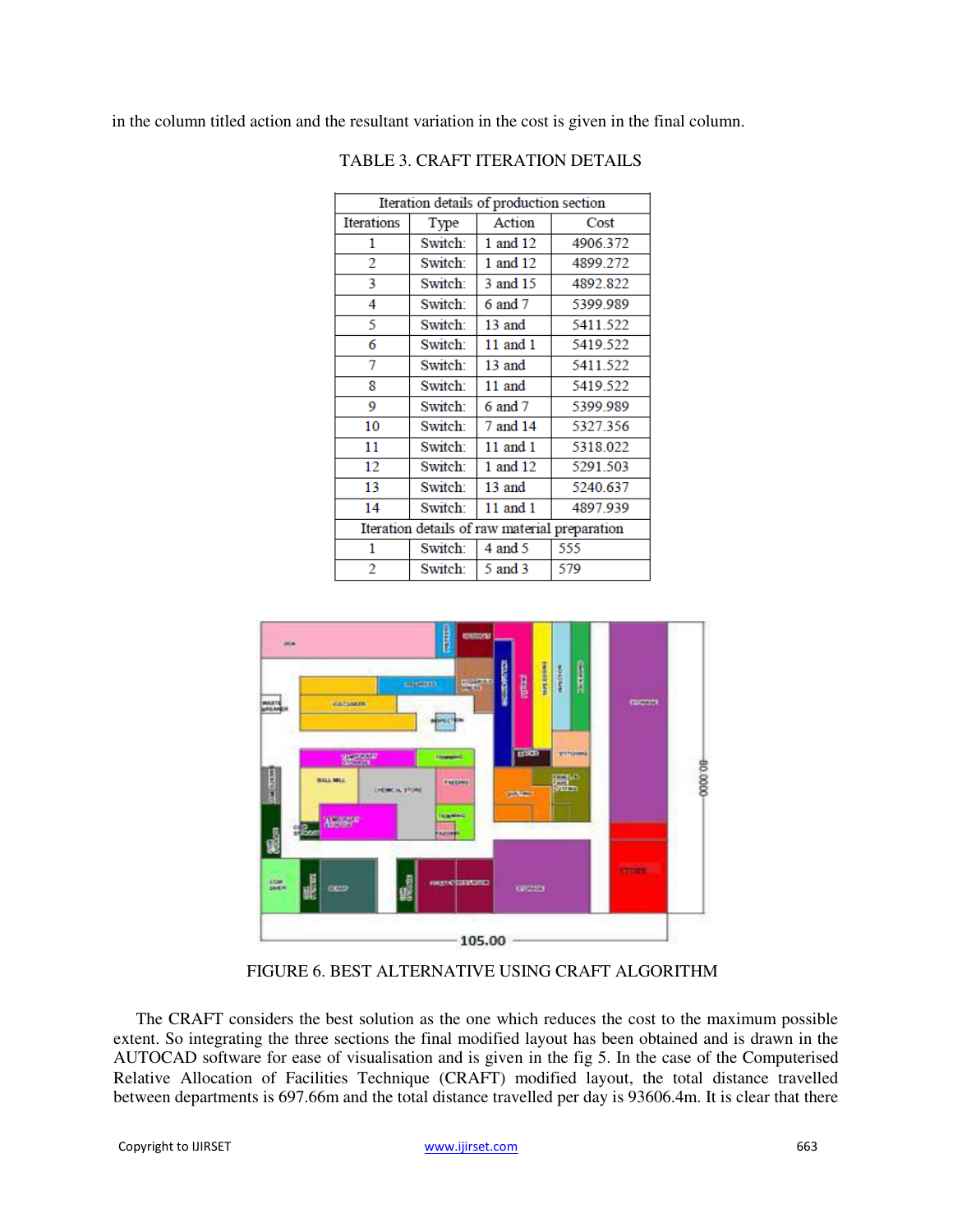is 4.5% reduction in total distance between departments and 2.4% reduction in total distance travelled per day for the modified layout.

### **8. RESULTS & DISCUSSION**

The modification of the existing layout using graph theory and CRAFT has yielded two different solutions. A comparative analysis of the two alternatives obtained in each case is necessary to decide the best alternative. The best alternative is the one which has the highest reduction in total distance between departments and total distance travelled per day. The solutions obtained using both methods are found to be acceptable, since there is reduction in total distance between departments and the total distance travelled per day. The comparative analysis of the output of both methods is given table 4.

| Comparative                       | Existing | Graph      | <b>CRAFT</b> |
|-----------------------------------|----------|------------|--------------|
| parameter                         | layout   | Theory     | output       |
|                                   |          | output     |              |
|                                   |          |            |              |
| Total<br>distance                 | 730.46   | 705        | 697.66       |
| between                           |          |            |              |
| departments (m)                   |          |            |              |
|                                   |          |            |              |
| Reduction in total                |          | 25.46      | 32.8         |
| distance<br>between               |          |            |              |
| departments.                      |          |            |              |
|                                   |          |            |              |
| Total<br>distance                 | 95878    | 94985.7    | 93606.4      |
| travelled per<br>day              |          |            |              |
| (m)                               |          |            |              |
|                                   |          |            |              |
| Reduction in total                |          | 892.3      | 2271.5       |
| distance travelled                |          |            |              |
| /day                              |          |            |              |
|                                   |          |            |              |
| Total MH<br>cost                  | 3,24,000 | 3,20,556.6 | 3,16,294.6   |
| per day (Rs.)                     |          |            |              |
|                                   |          |            |              |
| <b>MH</b><br><b>Savings</b><br>in |          | 3443.32    | 7705.33      |
| cost per day                      |          |            |              |
|                                   |          |            |              |
| of<br>Savings<br>$\%$             |          | 1.063      | 2.38         |
| original cost                     |          |            |              |
|                                   |          |            |              |

## TABLE 4.EVALUATION OF ALTERNATIVES